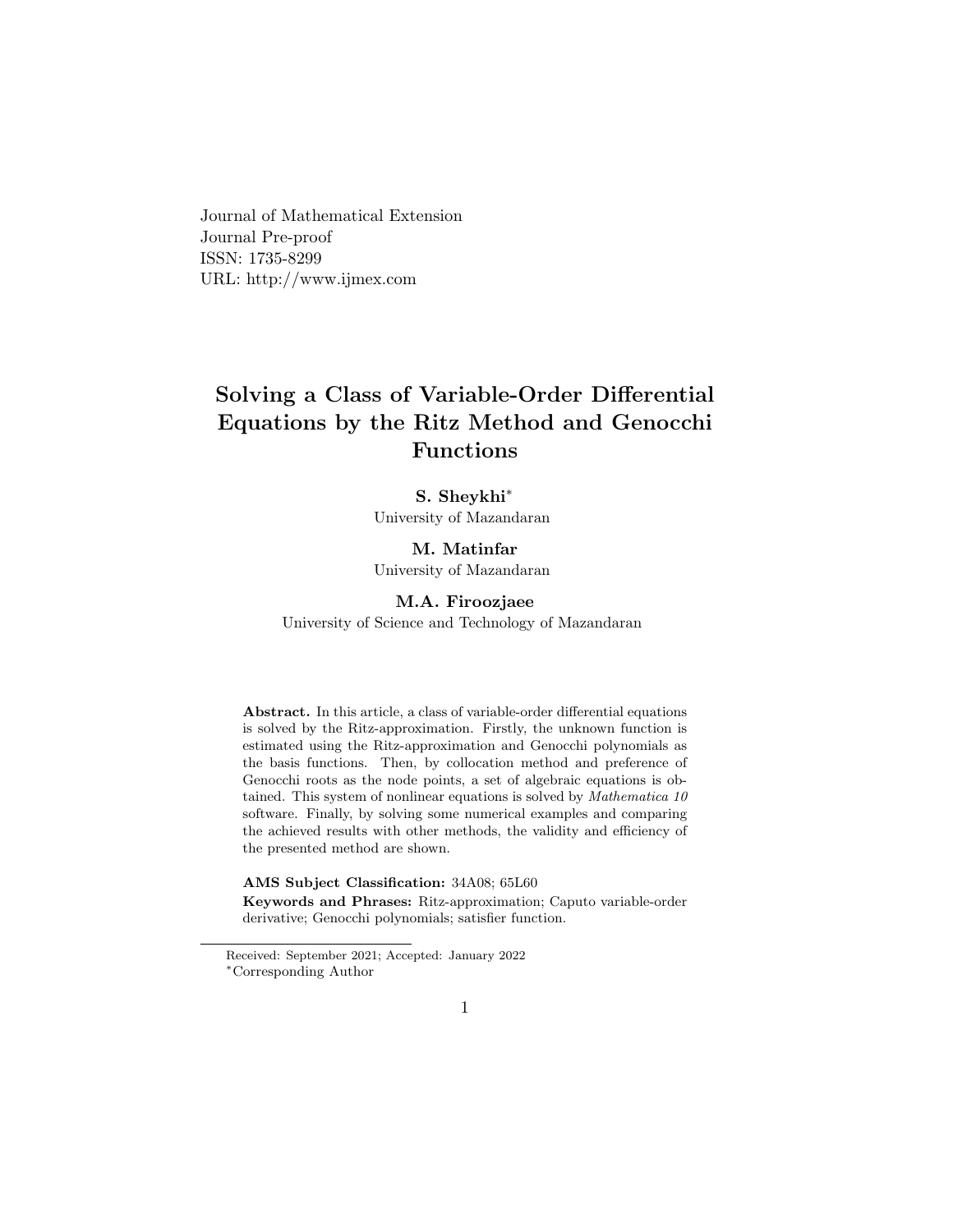### **1 Introduction**

Fractional calculus indicates the differential and integral with fractional order. In recent years, many phenomena in the real world, such asfinance  $[10]$ , medical  $[15]$ , transfer of heat  $[18]$  $[18]$ , Geo-Hydrology  $[3]$ , are modelled by fractional calculus. In[[26\]](#page-12-0), an iterative scheme to solve the fractional-order model for brushless DC motor is suggested. Fractal calculus is a field of fractional for the functions that are not integrable or differentiable in their domain. Fractal calculus is used in electromagnetic fields and various branches of physics. The stability of a class offractal-order equation in  $[23]$  $[23]$  is studied. Fractional equations can be classified into fractional differential equations, optimal control problems, boundary and initial value problems, fractional partial differential, and partial integro-differential equations[[5](#page-9-1)].

Recently, it has been observed that many phenomena in dynamic processes can not be characterized by constant fractional operators [\[7,](#page-10-2) [14\]](#page-10-3). So, the order of differential operator possesses an active matter that can vary a function of time, space, or parameters of the system. Ross and Samko, in 1993, introduced the concept of variable-order(VO) fractional operators and studied their properties[[16\]](#page-11-2). After that, the outlook of VO fractional calculus is generalized by many scholars, and its applications are investigated in many fields such as viscoelasticity oscillators[[19\]](#page-11-3), petroleum engineering [\[13](#page-10-4)], signal processing[[21\]](#page-11-4), and engineering[[11\]](#page-10-5). The VO operators have the variable exponent kernel so, getting the analytical solutions is complex and in, many cases impossible. So, many researchers investigate numerical methods. In [\[17](#page-11-5), [6\]](#page-9-2) the VO differential equations are solved by the finite difference method. Bhrawey and Zaky [[4](#page-9-3)] suggested the shifted Legendre polynomials to solve the cable VO differential equation. A numerical approximation is applied by Tavares et al. [\[22](#page-11-6)] to solve VO partial differential equations. The authors in [[12\]](#page-10-6), with the kernel method, solved the VO problems by boundary conditions.

In this study, a class of VO differential equations is brought up as:

<span id="page-1-0"></span>
$$
\begin{cases} D^{\alpha(t)}\mathcal{X}(t) + a(t)\mathcal{X}'(t) + b(t)\mathcal{X}(t) + c(t)\mathcal{X}(\tau(t)) = f(t), & t \in [0,1],\\ \mathcal{X}(0) = \lambda_0, & \mathcal{X}(1) = \lambda_1,\end{cases}
$$

(1)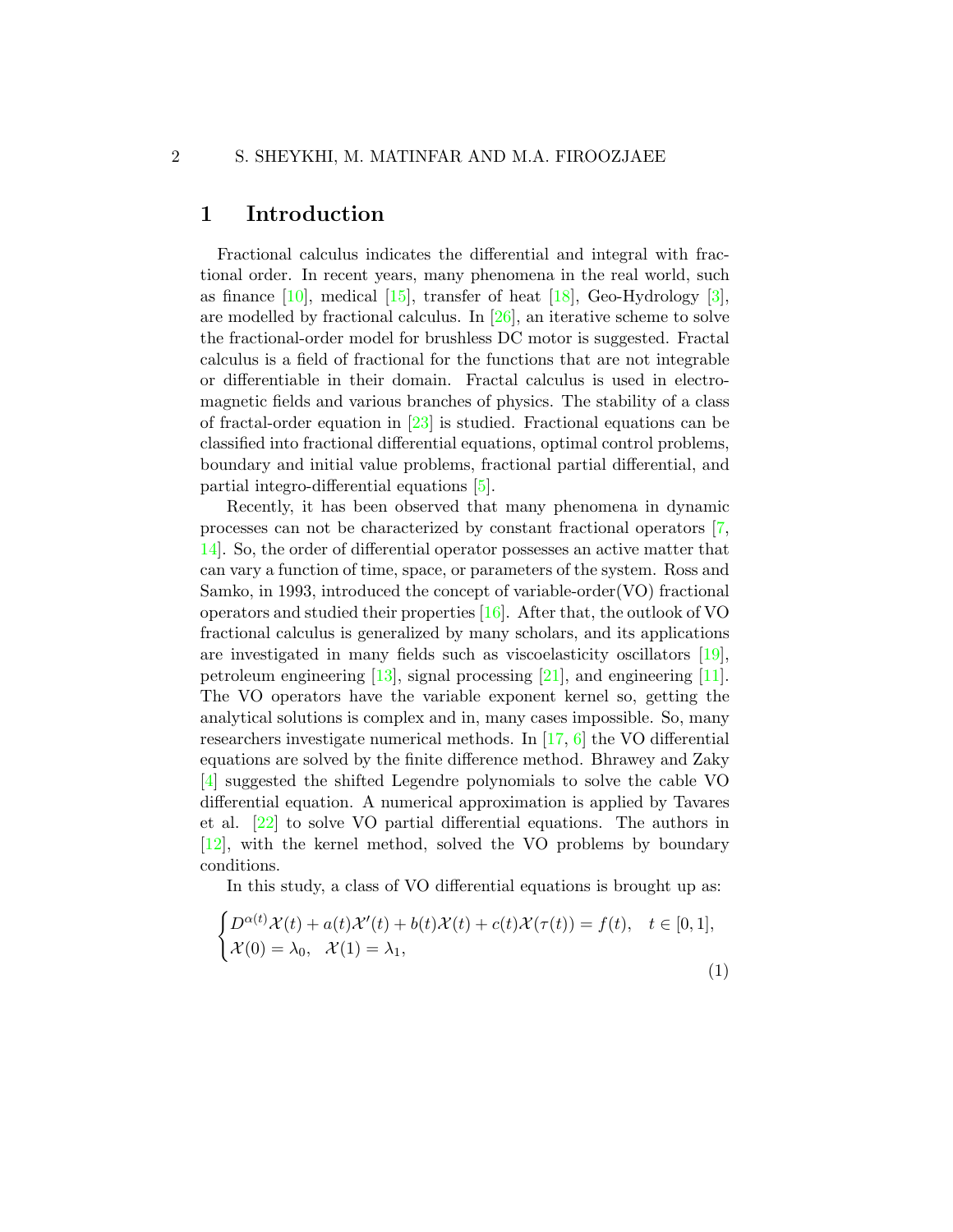where  $a(t), b(t), c(t) \in C^2[0, 1], \alpha(t), \tau(t), f(t) \in C[0, 1], 0 \le \tau(t) \le 1$  and *D*<sup>*α*</sup>(*t*) represents the VO Caputo derivative that,  $n - 1 \leq \alpha(t) < n$ .

This article is arranged as follows: In Sect. 2, certain preliminary of VO calculus are introduced. In Sect. 3, the Genocchi polynomials and function approximation are expressed. In Sect. 4, the numerical method is explained. In Sect. 5, the error bound is shown. In Sect. 6, the numerical conclusions achieved by this method are announced. Results display the presented method be efficient for detecting the numerical yields of VO differential equations.

### **2 Preliminaries**

Some primary definitions of VO operators, in this section, will be mentioned.

**Definition 2.1.** The VO integral operator of function  $\mathcal{X}(t)$  in RiemannLiouvillesense with the  $\alpha(t) \geq 0$  order is defined as [[20\]](#page-11-7)

$$
I^{\alpha(t)}\mathcal{X}(t) = \frac{1}{\Gamma(\alpha(t))} \int_0^t \frac{u(x)}{(t-x)^{1-\alpha(t)}} \mathrm{d}x \quad \alpha(t) > 0,
$$

the Gamma function is shown as  $\Gamma$ .

**Definition 2.2.** The VO Caputo derivative operator for a differentiable andcontinuous function  $u(x)$  is defined as [[8](#page-10-7)]

<span id="page-2-0"></span>
$$
{}^{C}D^{\alpha(t)}\mathcal{X}(t) = \frac{1}{\Gamma(n-\alpha(t))} \int_0^t (t-x)^{n-\alpha(t)-1} \frac{d^n \mathcal{X}(t)}{dx^n} dx, \qquad (2)
$$

where  $n-1 < \alpha(t) < n, n \in \mathbb{N}$ .

If the values of  $\alpha(t)$  are an integer, then the VO Caputo derivative becomes identical to the classical derivative.

**Corollary 2.3.** *As a direct conclusion from* ([2](#page-2-0))*, the VO Caputo derivative is a linear operator such as the fractional and integer-order derivative.*

 $D^{\alpha(t)}(\mu g(t) + \lambda f(t)) = \mu D^{\alpha(t)}g(t) + \lambda D^{\alpha(t)}f(t),$ 

*where*  $\mu$  *and*  $\lambda$  *are constants.*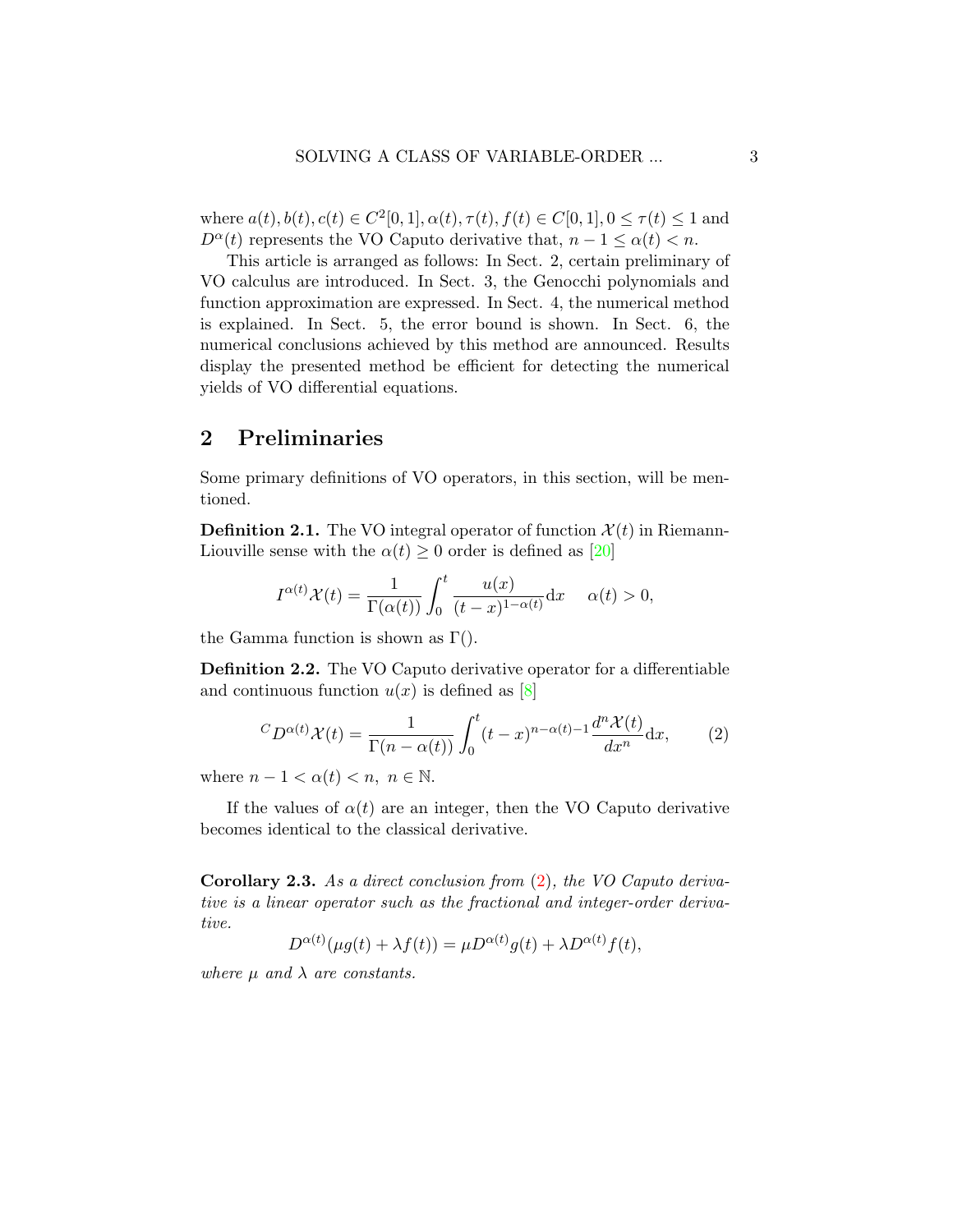**Corollary 2.4.** *Let*  $\mathcal{X}(t) = t^k, k > 1$ *, then* [\[1\]](#page-9-4)

$$
I^{\alpha(t)}\mathcal{X}(t) = \frac{\Gamma(1+k)}{\Gamma(\alpha(t)+1+k)}t^{k+\alpha(t)}, \quad k > 1,
$$

*and*

$$
D^{\alpha(t)}\mathcal{X}(t) = \begin{cases} \frac{\Gamma(k+1)}{\Gamma(k+1-\alpha(t))}t^{k-\alpha(t)}, & k \in \mathbb{N}, k \ge n, \\ 0, & otherwise, \end{cases}
$$

*that*  $n = [\alpha(t)]$ *. Furthermore* 

$$
D^{\alpha(t)}C = 0 \quad (C \text{ is a constant}).
$$

# **3 The Properties of the Genocchi Polynomials**

In this section, first, the Genocchi function is introduced then the function approximation is described.

#### **3.1 Genocchi polynomials**

The Genocchi polynomials of degree *n* can be defined with generating function [\[2\]](#page-9-5)

<span id="page-3-0"></span>
$$
\frac{2xe^{xt}}{1+e^x} = \sum_{n=0}^{\infty} \frac{x^n}{n!} \cdot G_n(t), \quad (|t| < \pi). \tag{3}
$$

Several first values of the Genocchi polynomials are

$$
G_1(t) = 1
$$
,  $G_2(t) = 2t - 1$ ,  $G_3(t) = 3t^2 - 3t$ ,  
\n $G_4(t) = 4t^3 - 6t^2 + 1$ ,  $G_5(t) = 5t^4 - 10t^3 + 5t$ .

Also,  $g_n := G_n(0)$  is named the Genocchi numbers, be defined with the generating function

$$
\frac{2x}{1+e^x} = \sum_{n=0}^{\infty} \frac{x^n}{n!} \cdot g_n, \quad (|x| < \pi).
$$

The Genocchi polynomial in([3](#page-3-0)) can be presented by the Genocchi number as follows

$$
G_n(t) = \sum_{l=0}^n \binom{n}{l} x^l g_{n-l}.
$$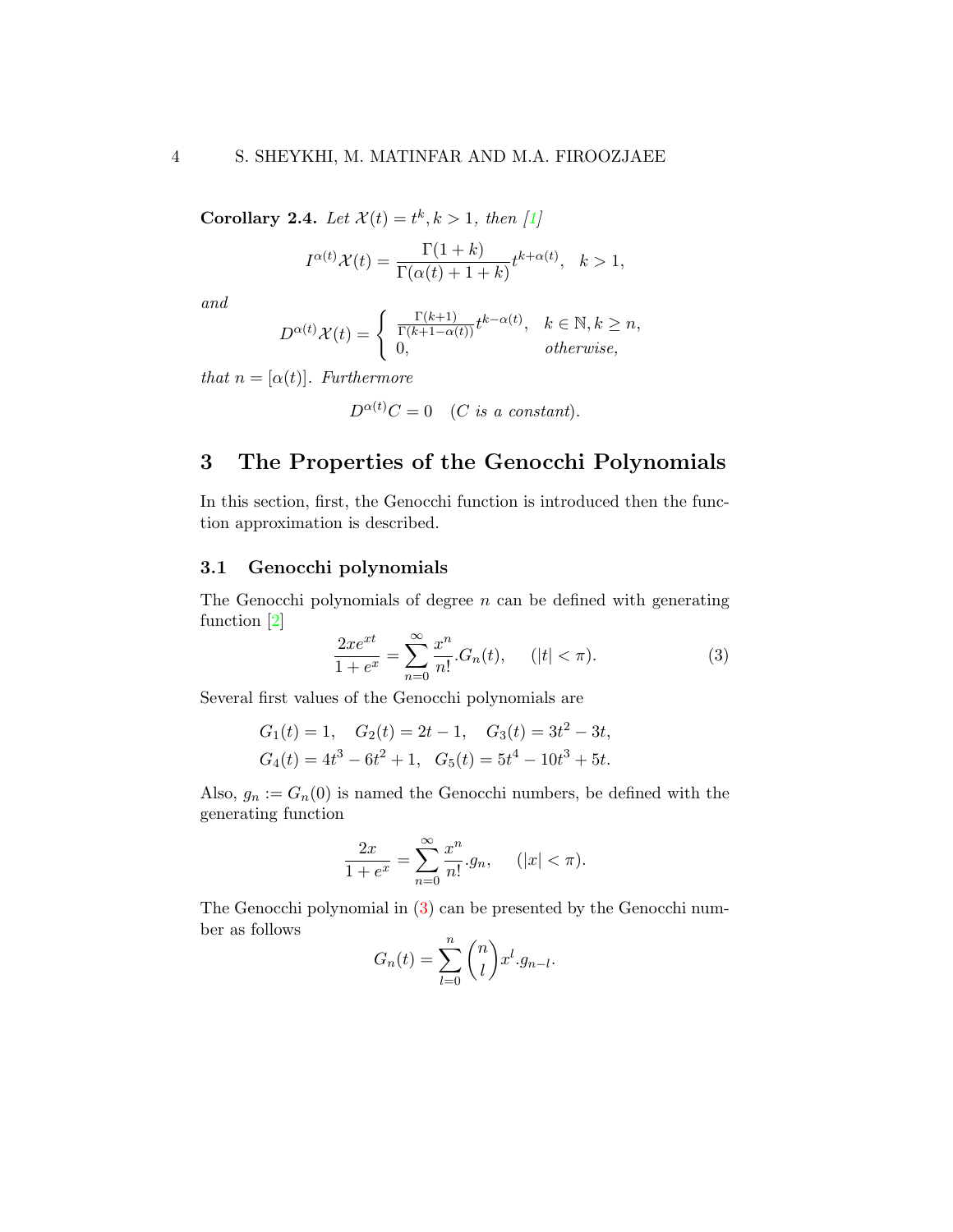In the following, some properties of the Genocchi polynomials are recalled

$$
g_n + G_n(1) = 0, \quad n > 1,
$$
  
\n
$$
\frac{dG_n(t)}{dt} = nG_{n-1}(t), \quad n \ge 1,
$$
  
\n
$$
\int_0^1 G_m(t)G_n(t)dt = \frac{2(-1)^n n! m!}{(n+m)!} g_{n+m}(x), \quad m, n \ge 1.
$$

#### **3.2 Function approximation**

Assume  $H = span{G_1(t), \ldots, G_N(t)} \subset L^2[0,1]$  be space with the finitedimensional. Any arbitrary  $\mathcal{X}(t) \in L^2[0,1]$  has a best unique approximation  $\tilde{\mathcal{X}}(t)$  in *H* such as [\[9\]](#page-10-8)

$$
\exists \tilde{\mathcal{X}}(t) \in H; \quad \forall y(t) \in H \qquad \|\mathcal{X}(t) - \tilde{\mathcal{X}}(t)\| \le \|\mathcal{X}(t) - y(t)\|.
$$

We can decompose the  $L^2$  as  $L^2 = H \oplus H^{\perp}$  since  $H \subset L^2$  is close subspace. Also, we have  $\mathcal{X}(t) = y^{\perp}(t) + y(t)$ , therefore  $\mathcal{X}(t) - y(t) \in H^{\perp}$ then

$$
\forall y(t) \in H, \quad \left\langle \mathcal{X}(t) - \tilde{\mathcal{X}}(t), y(t) \right\rangle = 0,
$$

where  $\langle .,.\rangle$  shows the inner product. On the other hand, as  $\tilde{\mathcal{X}}\in H$  then  ${c_i}_{i=0,\ldots,n}$  are unique coefficients that

$$
\mathcal{X}(t) \cong \tilde{\mathcal{X}}(t) = \sum_{n=0}^{N} c_n G_n(t).
$$

### **4 Description Method**

Ritz, in 1908, introduced an approximation method to solve the initial and boundary differential equations. Now we apply this method for estimating VO differential equations.

Suppose  $\mathcal{X}(t) \in L^2[0,1]$ . we approximate  $\mathcal{X}(t)$  as

<span id="page-4-0"></span>
$$
\mathcal{X}(t) \cong \tilde{\mathcal{X}}(t) = \sum_{n=0}^{N} c_n \phi(t) G_n(t) + w(t)
$$
\n(4)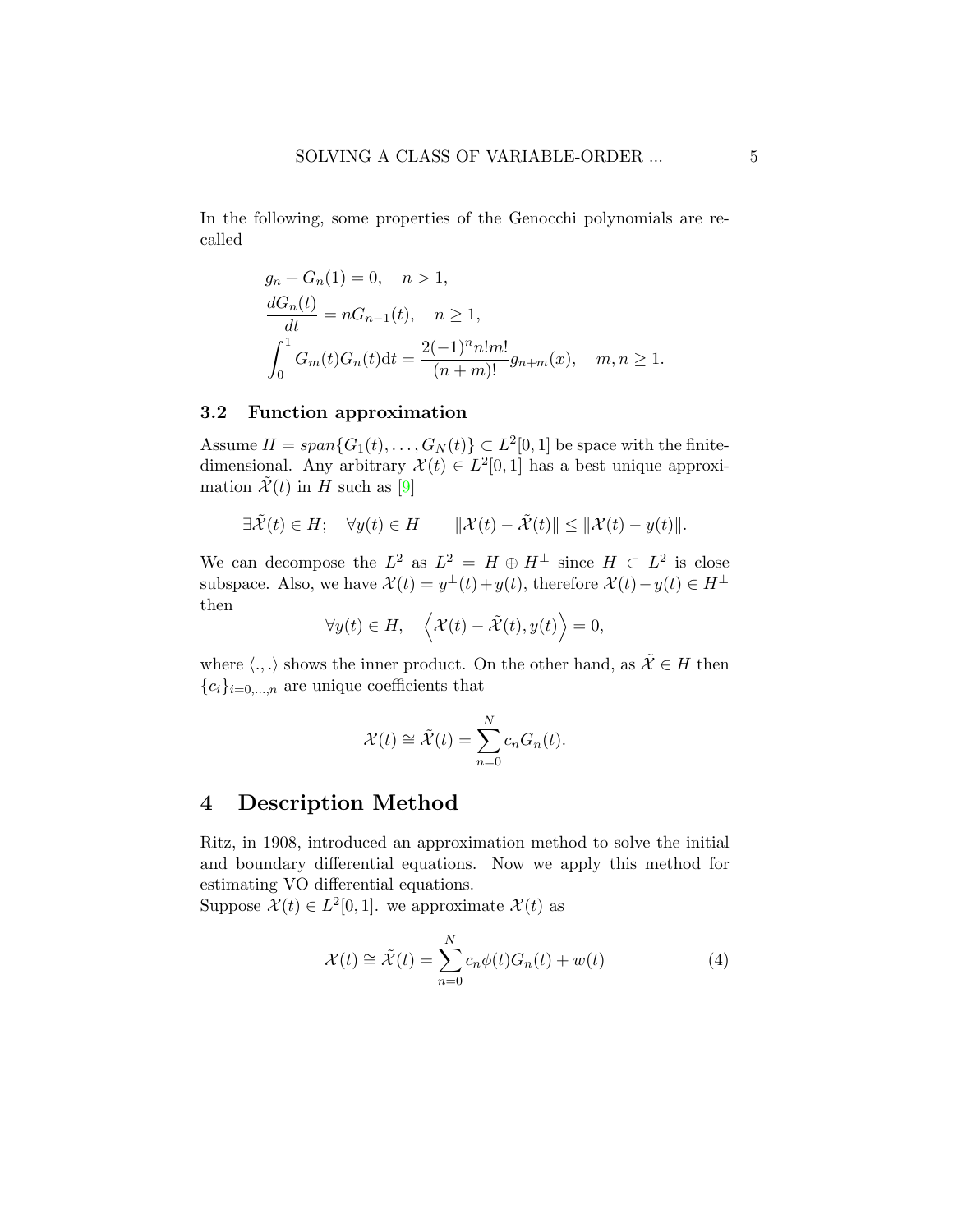where  $\phi(t)$  is a non-unique function that must be chosen in some way that $\phi(t_n)$  is not zero. Meanwhile, the ([4\)](#page-4-0) satisfy the homogenous initial problem([1](#page-1-0)). Also, *w*(*t*) that is called "*satisfier function*" must be satisfied in boundary conditions as

$$
w(0) = \mathcal{X}(0), \quad w(1) = \mathcal{X}(1).
$$

Several ways are to choose the satisfier function, but regularly, interpolation is applied. Experience perceived that when selected satisfier function is closer to the exact solution, obtained numerical results are cost-effective computational [\[25](#page-12-1)].

Concerningboundary conditions  $(1)$  $(1)$  $(1)$ , the  $\phi(t)$  is considered as

$$
\phi(t) = (t-1)t.
$$

Now the unknown function  $\mathcal{X}(t)$  is estimated as

<span id="page-5-0"></span>
$$
\mathcal{X}(t) \cong \mathcal{X}_N(t) = \sum_{n=0}^N c_n t(t-1) G_n(t) + w(t).
$$
 (5)

Thisapproximation  $(5)$  $(5)$  $(5)$  is substituted in  $(1)$  $(1)$  $(1)$  and yields

<span id="page-5-1"></span>
$$
D^{\alpha(t)}\mathcal{X}_k(t) + a(t)\mathcal{X}'_k(t) + b(t)\mathcal{X}_k(t) + c(t)\mathcal{X}_k(\tau(t)) = f(t), \qquad (6)
$$

andusing the collocation method for ([6](#page-5-1)) in  $t_i = \frac{i}{1+i}$  $\frac{i}{1+N}, i = 1, 2, \cdots, N$ points, an algebraic system of linear or nonlinear equations is achieved. This resulting system is solved with *Mathematica 10* software and unknown coefficients *c<sup>n</sup>* are obtained.

### **5 Error Analysis**

In the last section, *H* is considered the collection of Geocchi functions on [0, 1]. Suppose  $\mathcal{X}(t) \in C^{N+1}[0,1]$  and  $\tilde{\mathcal{X}}(t)$  be the best approximation for  $\mathcal{X}(t)$ . Also,  $\mathcal{X}_N(x) \in H$  in [0, 1] is defined as

$$
\mathcal{X}_N(t) = \sum_{n=1}^N \frac{1}{n!} \mathcal{X}^{(n)}(\xi)(t-\xi)^n, \ \ \xi \in [0,1].
$$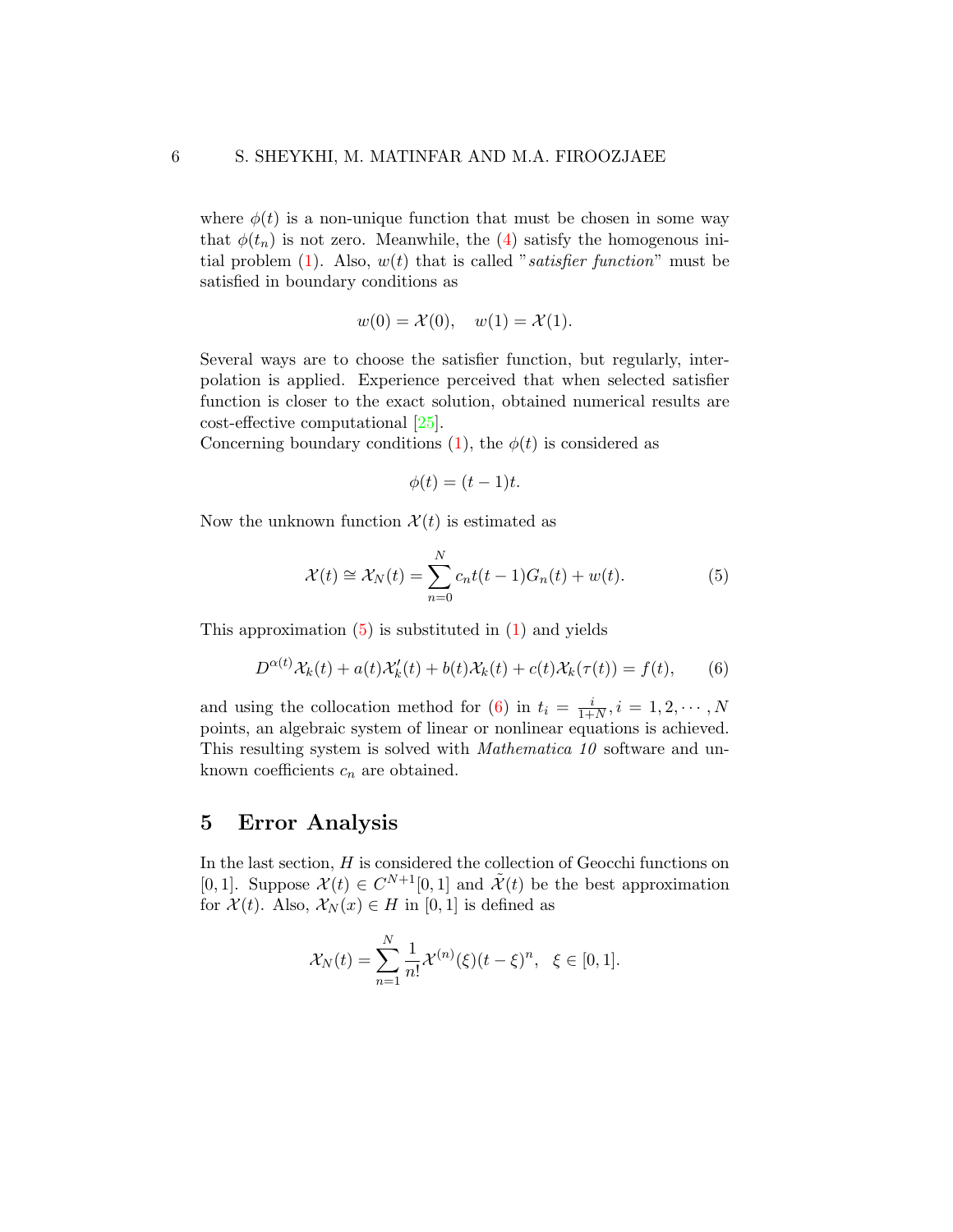Utilizing Taylor polynomials is inferred that

<span id="page-6-0"></span>
$$
|\mathcal{X}(t) - \mathcal{X}_N(t)| \le \frac{(t - \xi)^{N+1}}{(N+1)!} \sup_{t \in [0,1]} |\mathcal{X}^{N+1}(t)|. \tag{7}
$$

Consider  $M = \sup_{t \in [0,1]} |\mathcal{X}^{N+1}(t)|$  and using [\(7\)](#page-6-0), we have

$$
\begin{aligned} \|\mathcal{X} - \tilde{\mathcal{X}}\|_{L^2[0,1]}^2 &\leq \|\mathcal{X} - \mathcal{X}_N\|_{L^2[0,1]}^2 \\ &= \int_0^1 |\mathcal{X}(t) - \mathcal{X}_N(t)|^2 dt \\ &\leq \int_0^1 \left|\mathcal{X}^{1+n}(\xi) \frac{(t-\xi)^{(1+n)}}{(1+n)!}\right|^2 dt \\ &= \frac{M^2}{[(1+N)!]^2} \int_0^1 |(t-\xi)|^{1+2N}, \end{aligned}
$$

therefore,

$$
\int_0^1 |(t-\xi)|^{2+2N} \mathrm{d}x \le \frac{2}{3+2N}.
$$

Finally, we conclude that

<span id="page-6-1"></span>
$$
\| \mathcal{X} - \mathcal{X}_N \|_{L^2[0,1]} \le \frac{M}{1+N} \sqrt{\frac{2}{3+2N}},
$$
 (8)

when  $N$  (the number of Genocchi functions) is increasing, the right value of  $(8)$  inclines to zero, which means the approximation converges to  $u(x)$ .

# **6 Illustrative Examples**

The proposed numerical method is used for solving two instances. The simulation is performed for  $N = 5$  (the number of truncated terms in the Genocchi series is *N*). The collocation points are  $x = \frac{i}{N+1}$ ,  $i = 1, \dots, k$ . The fractional-order is  $1 \leq \alpha(x) < 2$ . The absolute error is calculated with  $E_N(x) = |u(x) - u_N(x)|$ . The result is compared with the previous work and, tables; graphs, indicate that with a low volume of conclusions, high accuracy is obtained.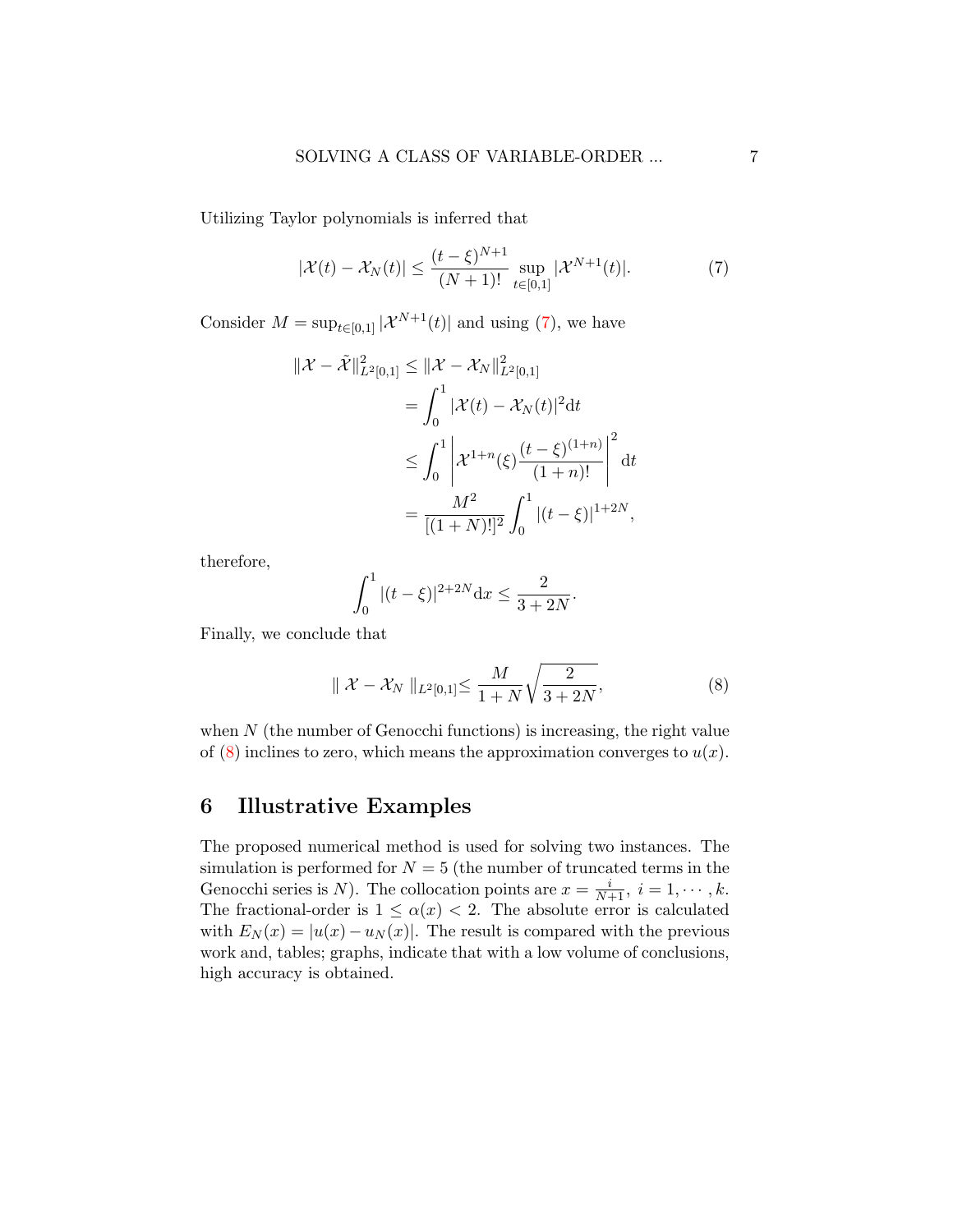**Example 6.1.** Assume the boundary value VO differential equation as

<span id="page-7-0"></span>
$$
\begin{cases} D^{\alpha(x)}u(x) + 4u(x) + \cos(x)u'(x) + 5u(x^2) = f(x), & x \in [0,1], \\ u(0) = 0, & u(1) = 1, \end{cases}
$$
(9)

where  $f(x) = \frac{2x^{2-\alpha(x)}}{\Gamma(3-\alpha(x))} + 5x^4 + 4x^2 + 2xcos(x)$  and  $\alpha(x) = \frac{5+sinx}{4}$ .  $u(x) = x^2$  be the exact solution.

According to the last section, firstly,  $u(x)$  is estimated by the Ritzapproximation. The *satisfier function* that applies in boundary conditions([9](#page-7-0)) be as follows:

$$
w(x) = x.
$$

Then, the unknown  $c_k$  coefficients are calculated with the collocation method and *x* points:

$$
c_0 = 1, \t c_1 = -5.0445 \times 10^{-15},
$$
  
\n
$$
c_2 = -1.8983 \times 10^{-14}, \t c_3 = -3.7484 \times 10^{-15},
$$
  
\n
$$
c_4 = -7.3741 \times 10^{-15}.
$$

These Coefficients specify the  $\tilde{u}(x)$ . The error of the method is drawn in Fig 1. The error of this method is compared with RKSM (reproducing kernel splines method)[[24](#page-11-8)] in Table 1.



Figure 1: The absolute error of the present method in Example 6.1.

The above table detected the advantages of the proposed method, since selecting much fewer points than last work, and high accuracy be obtained.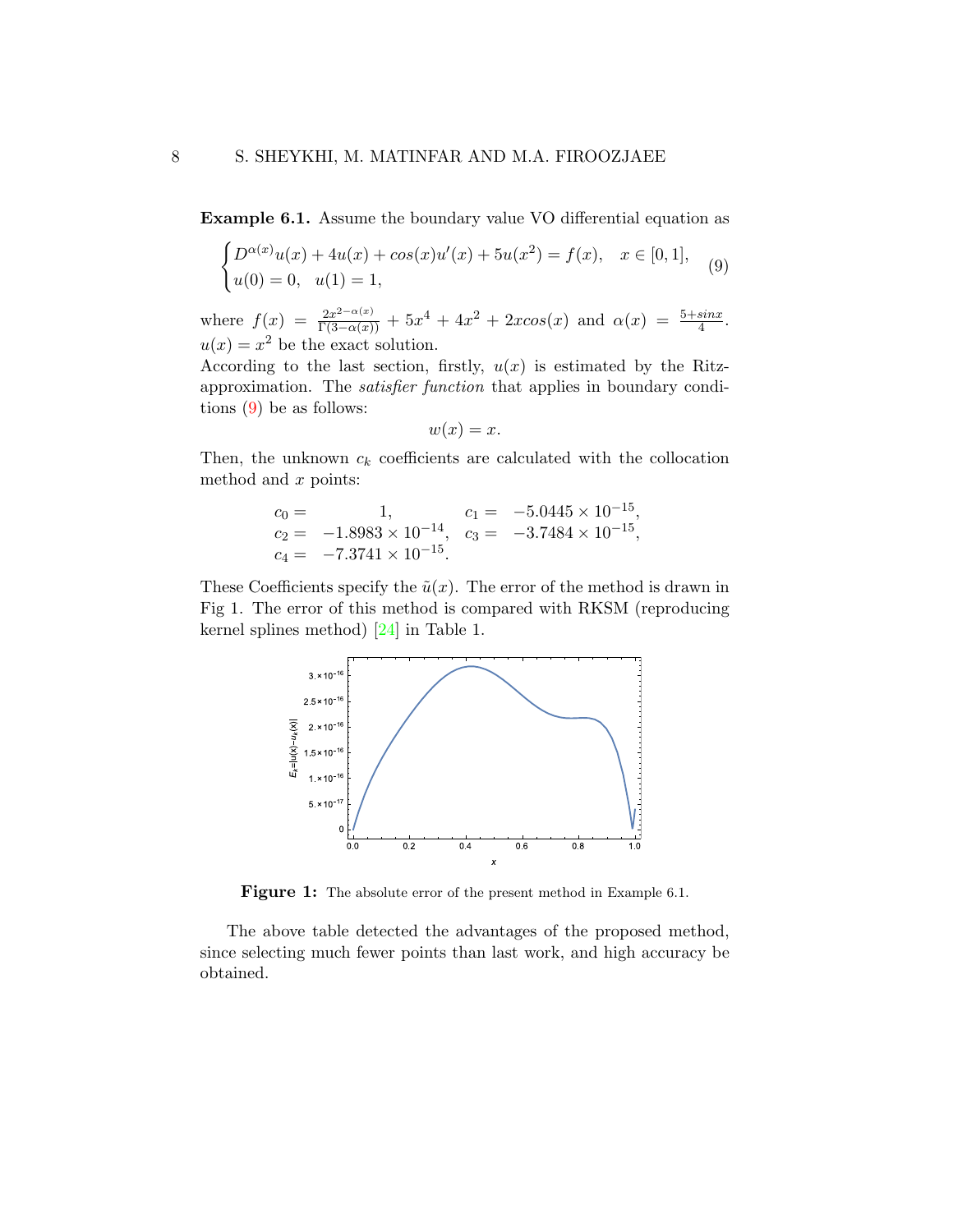| $\mathbf{x}$ | $E_{20}[24]$    | $E_5$ present method |
|--------------|-----------------|----------------------|
| 0.1          | $2.79655E - 14$ | $1.38778E - 16$      |
| 0.2          | $3.12597E - 14$ | $2.22045E - 16$      |
| 0.3          | $3.50414E - 14$ | $3.33067E - 16$      |
| 0.4          | $3.91076E - 14$ | $3.33067E - 16$      |
| 0.5          | $4.37705E - 14$ | $3.33067E - 16$      |
| 0.6          | $4.86278E - 14$ | $3.05311E - 16$      |
| 0.7          | $5.37903E - 14$ | $2.498E - 16$        |
| 0.8          | $5.92859E - 14$ | $2.22045E - 17$      |
| 0.9          | $6.51701E - 14$ | $2.35922E - 16$      |

**Table 1:** Comparison of absolute errors in Example 1.

**Example 6.2.** Assume the boundary value VO fractional problem of the form [\[24](#page-11-8)]

<span id="page-8-0"></span>
$$
\begin{cases} D^{\alpha(x)}u(x) + 2u(x) + e^x u'(x) + 8u(e^{x-1}) = f(x), & x \in [0,1], \\ u(0) = 4, & u(1) = 9, \end{cases}
$$
(10)

where  $f(x) = \frac{2x^{2-\alpha(x)}}{\Gamma(3-\alpha(x))} + 2(x^2+4x+4) + 8(4e^{x-1}+e^{2x-2}+4) + e^x(2x+4)$ and  $\alpha(x) = \frac{1}{4}(6 + \cos x)$ . The exact solution is  $u(x) = 4 + 4x + x^2$ . Thesatisfier function, with respect to equation  $(10)$  $(10)$  is considered as  $w(x) = (x+2)^2$ . Using the discussed method the  $c_k$  are as:

 $c_0$  =  $5.4656 \times 10^{-14}$ ,  $c_1$  =  $3.1455 \times 10^{-14}$ ,  $c_2$  =  $1.9810 \times 10^{-13}$ ,  $c_3$  =  $2.8209 \times 10^{-14}$ ,  $c_4$  =  $7.762 \times 10^{-14}$ .

The absolute error be drawn in Fig 2, on [0*,* 1].

### **7 Conclusion**

In the current paper, a class of VO fractional differential equations is estimated via Genocchi polynomials and Ritz-approximation. Then the new approximated equation is solved by the collocation method. The error bound of the scheme is explained. Solved examples demonstrated the reliability and accuracy of the mentioned method.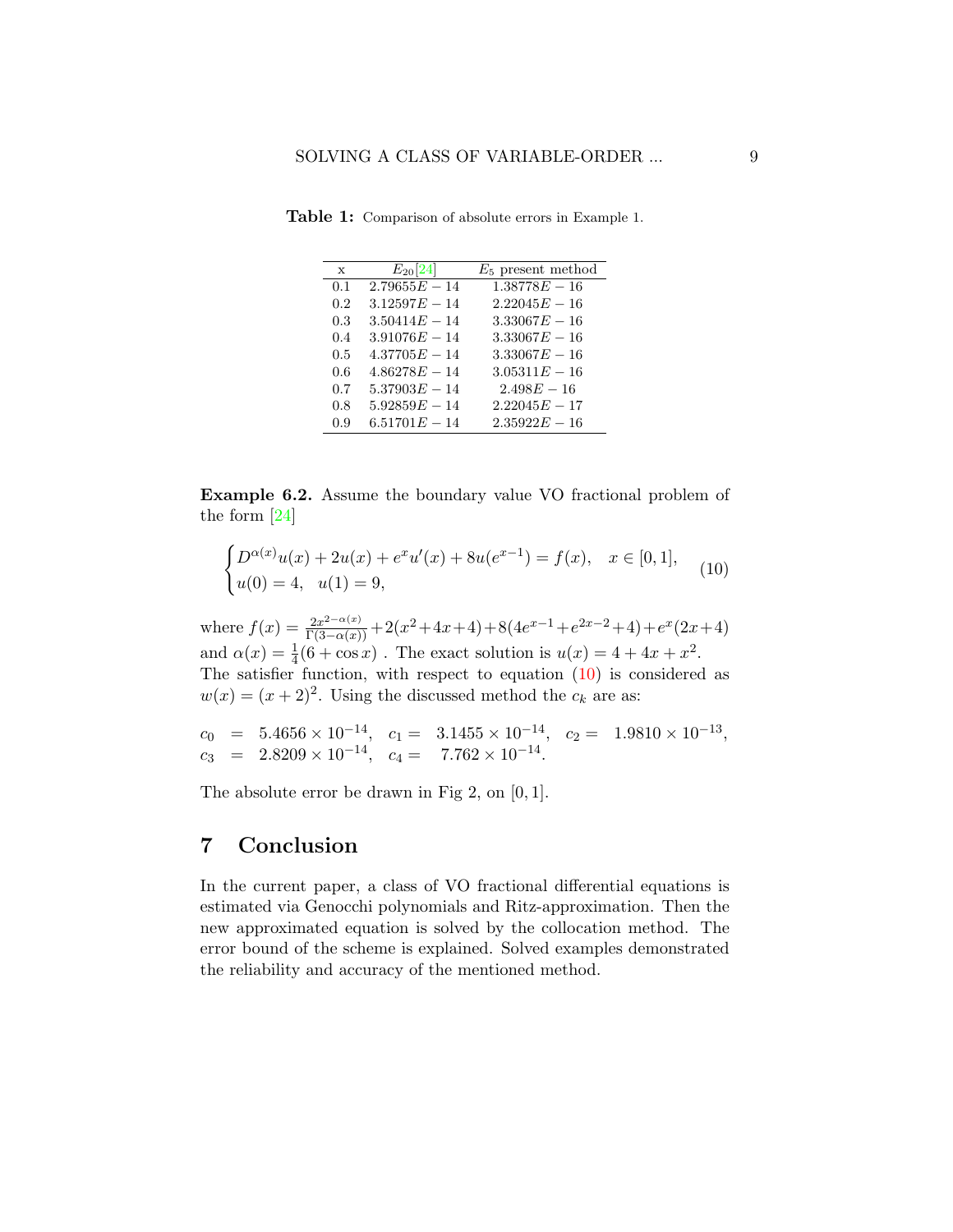

**Figure 2:** The absolute error of the proposed method in Example 2.

### **References**

- <span id="page-9-4"></span>[1] R. Almeida, D. Tavares, and D. F. Torres, *The Variable-Order Fractional Calculus of Variations* (pp. 61-113). Springer, Cham, (2019)
- <span id="page-9-5"></span>[2] S. Araci, Novel identities involving Genocchi numbers and polynomials arising from applications of umbral calculus, *Applied Mathematics and Computation*, 233 (2014), 599-607.
- <span id="page-9-0"></span>[3] A. Atangana, *Fractional Operators With Constant And Variable Order With Application To Geo-Hydrology*, Academic Press (2017)
- <span id="page-9-3"></span>[4] A. H. Bhrawy and M. A. Zaky, Numerical simulation for twodimensional variable-order fractional nonlinear cable equation. *Nonlinear Dynamics*, 80 (1) (2015), 101–116.
- <span id="page-9-1"></span>[5] M. Bohner, O. Tunc, and C. Tunc, Qualitative analysis of Caputo fractional integro-differential equations with constant delays, *Computational and Applied Mathematics*, 40(6) (2021), 1–17.
- <span id="page-9-2"></span>[6] Y. M. Chen, Y. Q. Wei, D. Y. Liu and H. Yu, Numerical solution for a class of nonlinear variable order fractional differential equations with Legendre wavelets, *Applied Mathematics Letters*, 46 (2015), 83–88.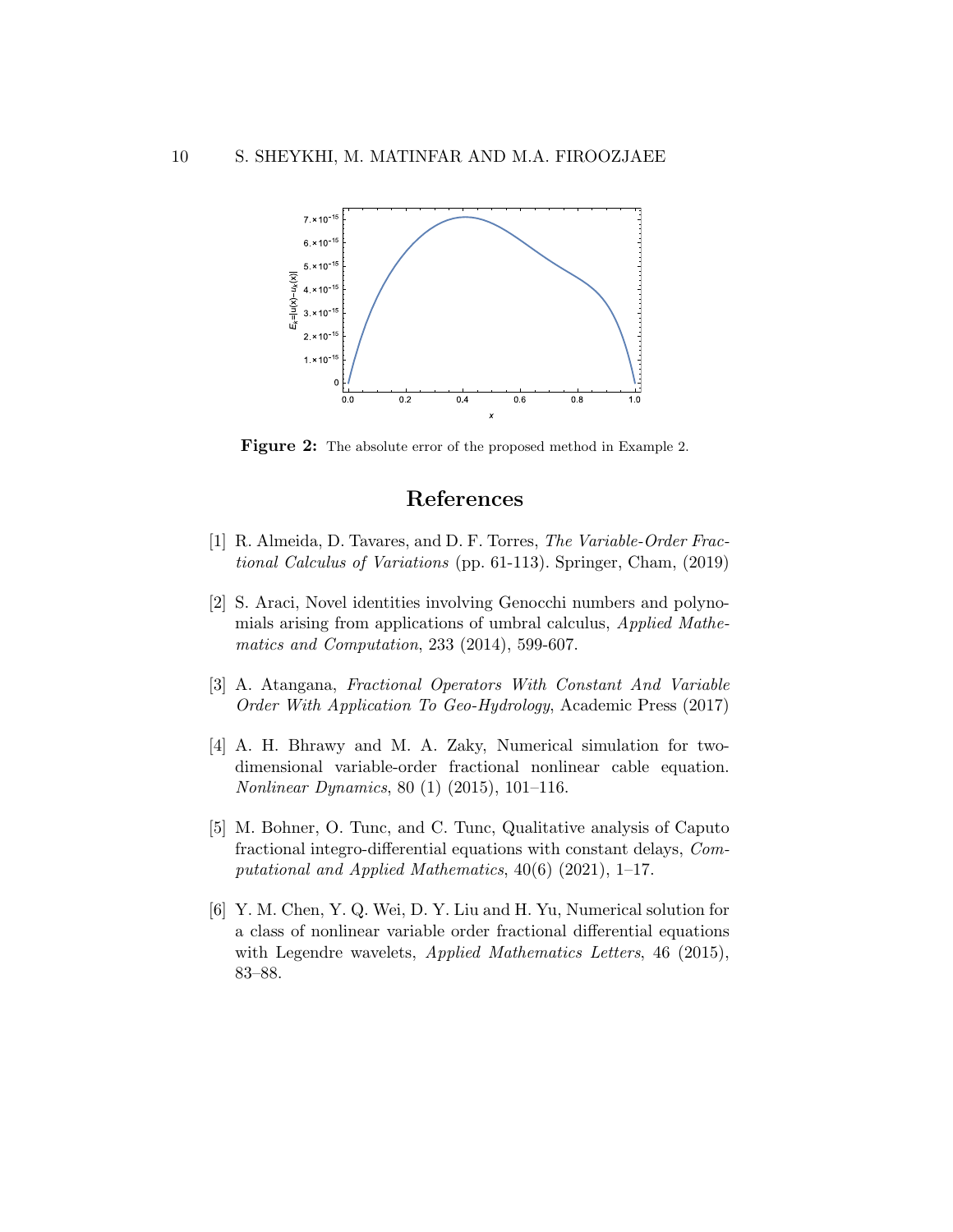- <span id="page-10-2"></span>[7] E. N. de Azevedo, P. L. de Sousa, R. E. de Souza, M. Engelsberg, D. N. Miranda and M. A. Silva, Concentration-dependent diffusivity and anomalous diffusion: A magnetic resonance imaging study of water ingress in porous zeolite, *Physical Review E*, 73 (1) (2006), 011204.
- <span id="page-10-7"></span>[8] H. Dehestani, Y. Ordokhani, and M. Razzaghi, Pseudo-operational matrix method for the solution of variable-order fractional partial integro-differential equations, *Engineering with Computers*, 1–16, (2020).
- <span id="page-10-8"></span>[9] H. Jafari, S. A. Yousefi, M. A. Firoozjaee, S. Momani, and C. M. Khalique, Application of Legendre wavelets for solving fractional differential equations. *Computers & Mathematics with Applications*, 62 (3) (2011), 1038–1045.
- <span id="page-10-0"></span>[10] Y. Jiang, X. Wang and Y. Wang, On a stochastic heat equation with first order fractional noises and applications to finance, *Journal of Mathematical Analysis and Applications*, 396 (2) (2012), 656–669.
- <span id="page-10-5"></span>[11] A. A. Kilbas and H. M. Srivastava *Theory And Applications Of Fractional Differential Equations*, Elsevier, Amsterdam, (2006).
- <span id="page-10-6"></span>[12] X. Li, and B. Wu, A new reproducing kernel method for variable order fractional boundary value problems for functional differential equations, *Journal of Computational and Applied Mathematics*, 311 (2017), 387-393.
- <span id="page-10-4"></span>[13] A. D. Obembe, M. E. Hossain and S. A. Abu-Khamsin, Variable order derivative time fractional diffusion model for heterogeneous porous media, *J Petrol Sci Eng*, 152 (2017), 391–405.
- <span id="page-10-3"></span>[14] H. T. C. Pedro, M. H. Kobayashi, J. M. C. Pereira and C. F. M. Coimbra, Variable order modeling of diffusive-convective effects on the oscillatory flow past a sphere, *Journal of Vibration and Control*, 14 (9-10) (2008), 1659–1672.
- <span id="page-10-1"></span>[15] J. K. Popovi, D. T. Spasi, J. Toi, J. L. Kolarovi, R. Malti, I. M. Miti and T. M. Atanackovi, Fractional model for pharmacokinetics of high dose methotrexate in children with acute lymphoblastic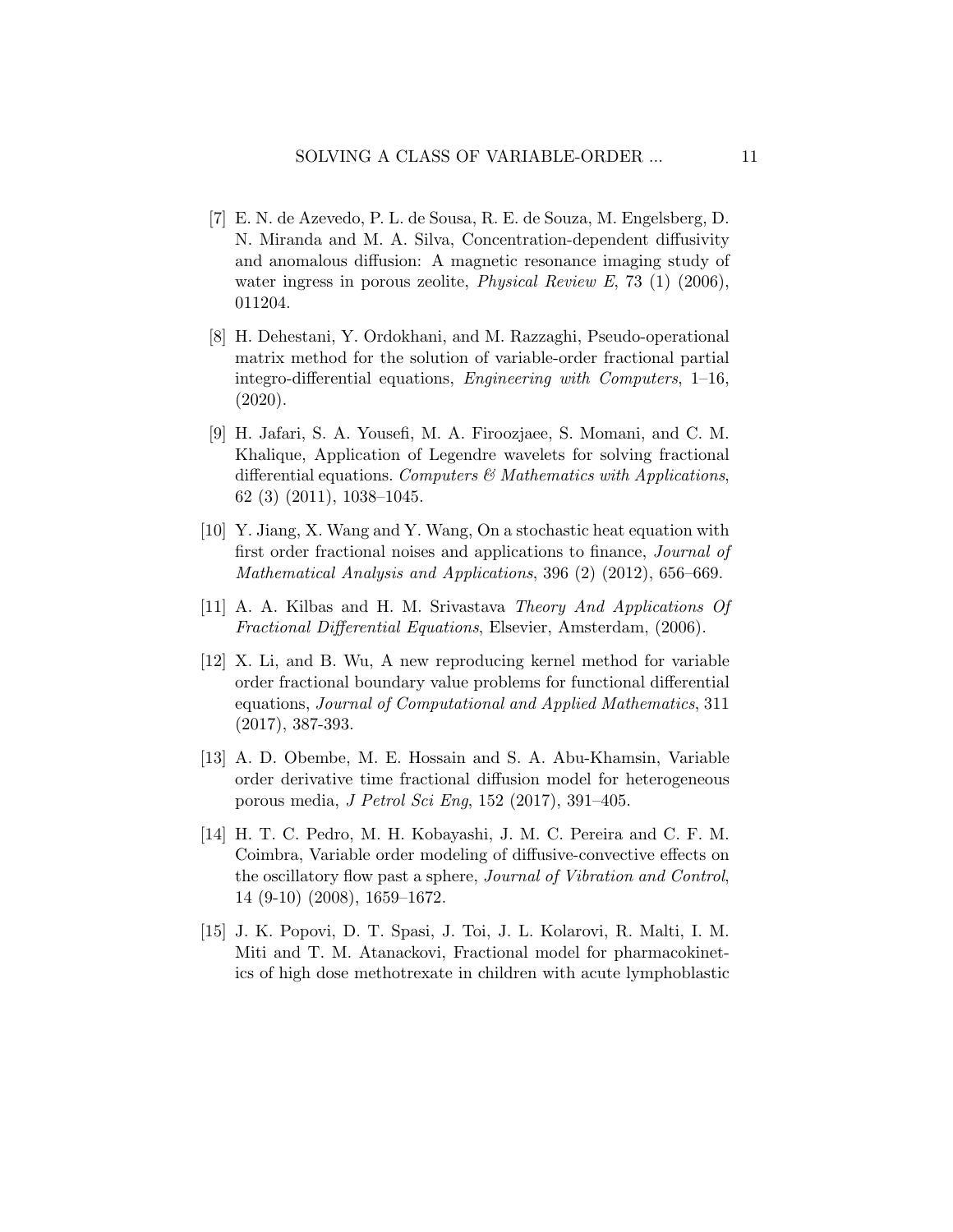leukaemia, *Communications in Nonlinear Science and Numerical Simulation*, 22 (1-3) (2015), 451–471.

- <span id="page-11-2"></span>[16] S. G. Samko, and B. Ross, Integration and differentiation to a variable fractional order, *Integral transforms and special functions*, 1 (4) (1993), 277–300.
- <span id="page-11-5"></span>[17] S. Shen, F. Liu, V. Anh, I. Turner and J. Chen, A characteristic difference method for the variable-order fractional advection-diffusion equation, *Journal of Applied Mathematics and Computing*, 42 (1) (2013), 371–386.
- <span id="page-11-0"></span>[18] D. Sierociuk, A. Dzieliski, G. Sarwas, I. Petras, I. Podlubny and T. Skovranek, Modelling heat transfer in heterogeneous media using fractional calculus. Philosophical Transactions of the Royal Society A: Mathematical, *Physical and Engineering Sciences*, 371(1990)  $(2013), 20120-146.$
- <span id="page-11-3"></span>[19] C. M. Soon, C. F. M. Coimbra and M. H. Kobayashi, The variable viscoelasticity oscillator, *Ann. Phys.*, 14 (6) (2005), 378–389.
- <span id="page-11-7"></span>[20] H. Sun, A. Chang, Y. Zhang, and W. Chen, A review on variableorder fractional differential equations: mathematical foundations, physical models, numerical methods and applications, *Fractional Calculus and Applied Analysis*, 22 (1) (2019), 27–59.
- <span id="page-11-4"></span>[21] H. G. Sun, Y. Q. Chen and W. Chen Random-order fractional differential equation models, *Signal Process*, 91 (2011), 525–30.
- <span id="page-11-6"></span>[22] D. Tavares, R. Almeida, and D. F. Torres, Caputo derivatives of fractional variable order: numerical approximations. *Communications in Nonlinear Science and Numerical Simulation*, 35 (2016), 69–87.
- <span id="page-11-1"></span>[23] C. Tunc, A. K. Golmankhaneh and U. Branch, On stability of a class of second alpha-order fractal differential equations, *AIMS Mathematics*, 5(3) (2020), 2126–2142.
- <span id="page-11-8"></span>[24] J. Yang, H. Yao, and B. Wu, An efficient numerical method for variable order fractional functional differential equation, *Applied Mathematics Letters*, 76 (2018), 221–226.